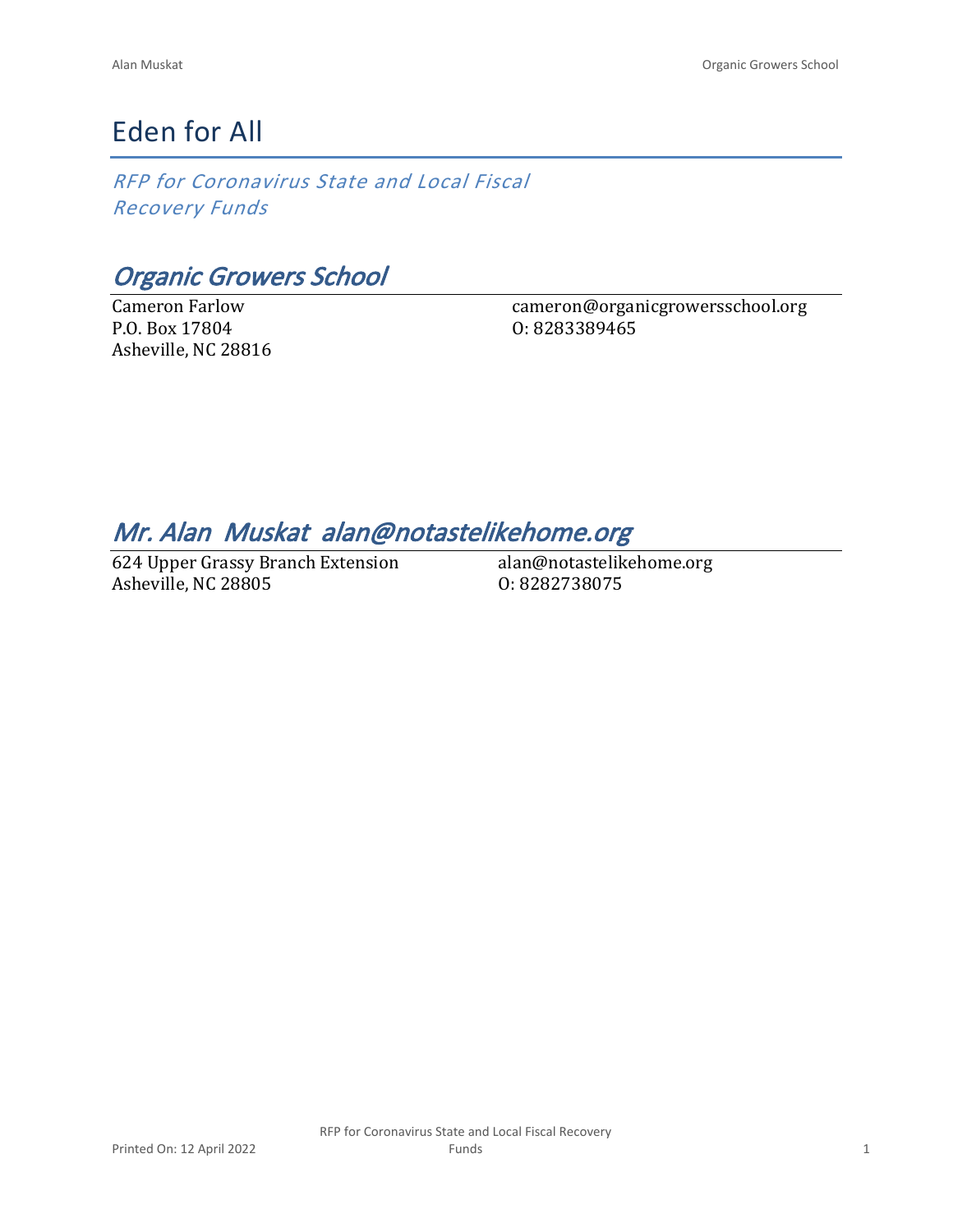# Application Form

## *Question Group*

Buncombe County requests proposals for projects to help the community recover from and respond to COVID-19 and its negative economic impacts.

Buncombe County has been awarded \$50,733,290 in Coronavirus State and Local Fiscal Recovery Funds (Recovery Funding), as part of the American Rescue Plan Act. To date, Buncombe County has awarded projects totaling \$23,093,499, leaving a balance of \$27,639,791 available to award.

Visit [http://www.buncombecounty.org/recoveryfundinghttp://www.buncombecounty.org/recoveryfundingwww.b](http://www.buncombecounty.org/recoveryfunding) [uncombecounty.org/recoveryfundinghttp://www.buncombecounty.org/recoveryfundinghttp://www.buncombeco](http://www.buncombecounty.org/recoveryfunding) [unty.org/recoveryfundinghttp://www.buncombecounty.org/recoveryfundinghttp://www.buncombecounty.org/re](http://www.buncombecounty.org/recoveryfunding) [coveryfunding](http://www.buncombecounty.org/recoveryfunding) for details.

This infusion of federal resources is intended to help turn the tide on the pandemic, address its economic fallout, and lay the foundation for a strong and equitable recovery.

Buncombe County is committed to investing these funds in projects that:

- Align to county strategic plan and community priorities
- Support equitable outcomes for most impacted populations
- Leverage and align with other governmental funding sources
- Make best use of this one-time infusion of resources
- Have a lasting impact

Proposals shall be submitted in accordance with the terms and conditions of this RFP and any addenda issued hereto.

Click [here](https://www.buncombecounty.org/common/purchasing/Buncombe%20Recovery%20Funding%20RFP%202022.pdf) for the full terms and conditions of the RFP

#### **Organization Type\***

Nonprofit

#### **Nonprofit documentation**

If nonprofit, attach IRS Determination Letter or other proof of nonprofit status.

irs tax exempt letter-OGS.pdf

**Name of Project.\***

Eden for All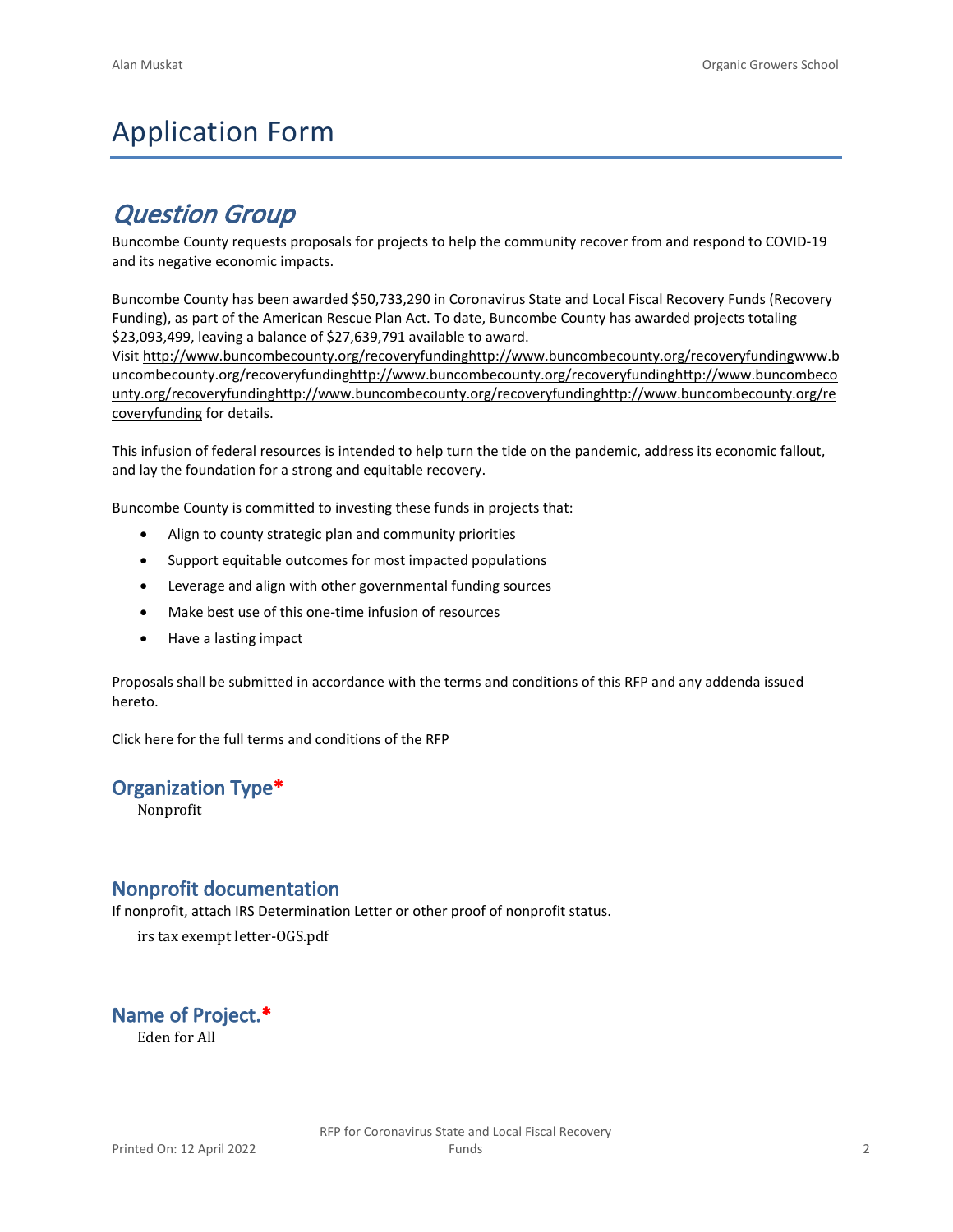#### **New/Updated Proposal\***

Is this a new project proposal or an updated version of a proposal submitted during the earlier (July 2021) Recovery Funding RFP?

Updated version of previously submitted proposal

#### **Amount of Funds Requested\***

\$382,606.00

#### **Category\***

Please select one:

- Affordable Housing
- Aging/Older Adults
- Business Support/Economic Development
- Environmental/Climate
- Homelessness
- K-12 Education
- Infrastructure and/or Broadband
- Mental Health/Substance Use
- NC Pre-K Expansion
- Workforce

Mental Health/Substance Use

#### **Brief Project Description\***

Provide a short summary of your proposed project.

No Taste Like Home, LLC (NTLH) and Organic Growers School, 501c3 (OGS) are collaborating to introduce underserved communities to the stress-relieving benefits of foraging.

Nature connection is an essential part of mental health, and foraging is the original outdoor activity. Foraging reduces anxiety, loneliness, depression, and more.

NTLH will offer introductory foraging classes, workshops, and courses as well as internships and employment. The project will serve approximately 5,000 participants, employ up to 50 interns, and hire at least 5 guides.

#### **Project Plan\***

Explain how the project will be structured and implemented, including timeframe.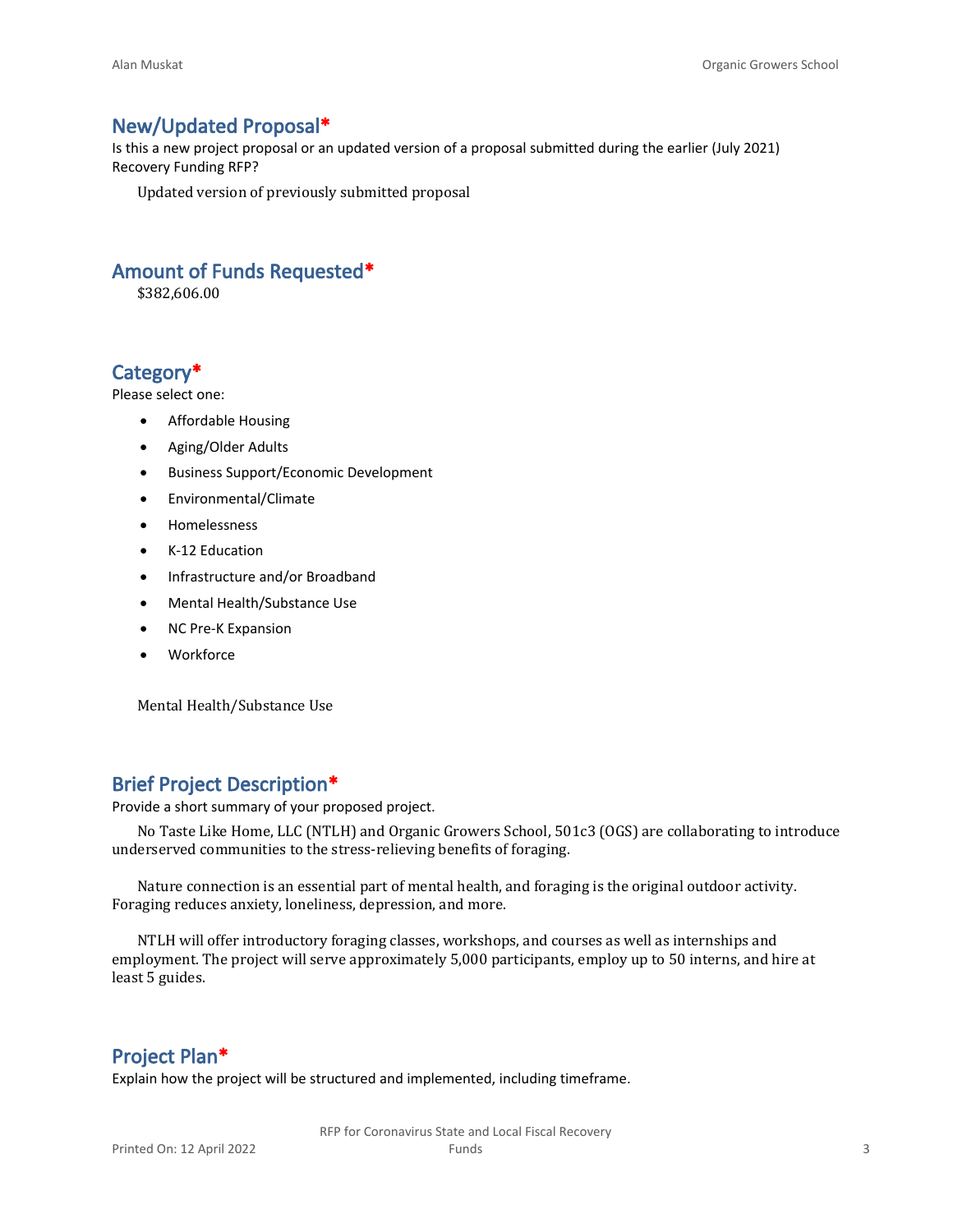From July 15th, 2022 to November 15th, 2026, the project will provide 5263 spaces in classes, workshops, and/or courses to project participants. Classes are 1.5 hours in duration and will be offered, on average during the project, 150 times a year. Workshops last three hours and will be offered 650 times a year. Courses consist of ten weekly three-hour sessions and will be offered twice in spring, summer, and fall.

Topics covered in all programs include:

- identification
- uses and benefits
- sustainable harvesting
- safe handling and storage
- preparation and preservation
- where to forage and where not to, particularly on public lands

Participants receive a 40-page introductory e-book.

Participants will be entitled to sliding-scale admission to ten classes, ten workshops, and one course per year. The self-selected cost can be anywhere from 10% to 90% of the public ticket price. Free admission will also be available, as space permits, starting 24 hours before each program. Transportation assistance will also be provided.

All programs are limited to twelve participants. Classes, workshops, and courses are open to all ages. Private groups must include one adult for every two children age 11 and under. School and afterschool groups will include at least one adult for every five children.

After attending at least one class and two workshops, adult participants may apply for an internship with the goal of becoming a guide with the company. Interns assist guides in conducting workshops, a.k.a., tours. Assistants are paid \$60 per tour.

The project anticipates that 10-50 participants will apply for internships. Internships can last indefinitely. When an intern is ready, they can elect to become a guide in training. Guides in training are paid \$100 per tour.

The project anticipates that at least 5 interns will, within a year of guide training, become guides. Trained guides are initially paid \$150 per tour. Guides with the company for five years or more (including internship) receive \$200 per tour. Guide positions also last indefinitely.

Performance evaluation will be completed by January 1st, 2027. NTLH and OGS have the commitment and capacity to extend the program beyond 2026, employing staff hired through the project.

#### **Statement of Need\***

Describe the need that this project will address. Include data to demonstrate the need, and cite the source of the data.

People have a need to connect with nature. A lack of nature connection can lead to a host of symptoms collectively termed "Nature Deficit Disorder."

During the pandemic, people in contact with natural spaces showed lower levels of stress, psychological distress and psychosomatic symptoms ("Exposure to nature during COVID-19 lockdown was beneficial for mental health," https://tinyurl.com/4edd57um). These symptoms included reduced anxiety, depression, and loneliness ("Nature Can Improve Mental Health During the Pandemic, Study Finds,"

https://tinyurl.com/ynvv7yrn). Time outdoors and exercise have both been key factors in mental health ("The Importance of Nature Exposure and Physical Activity for Psychological Health and Stress Perception: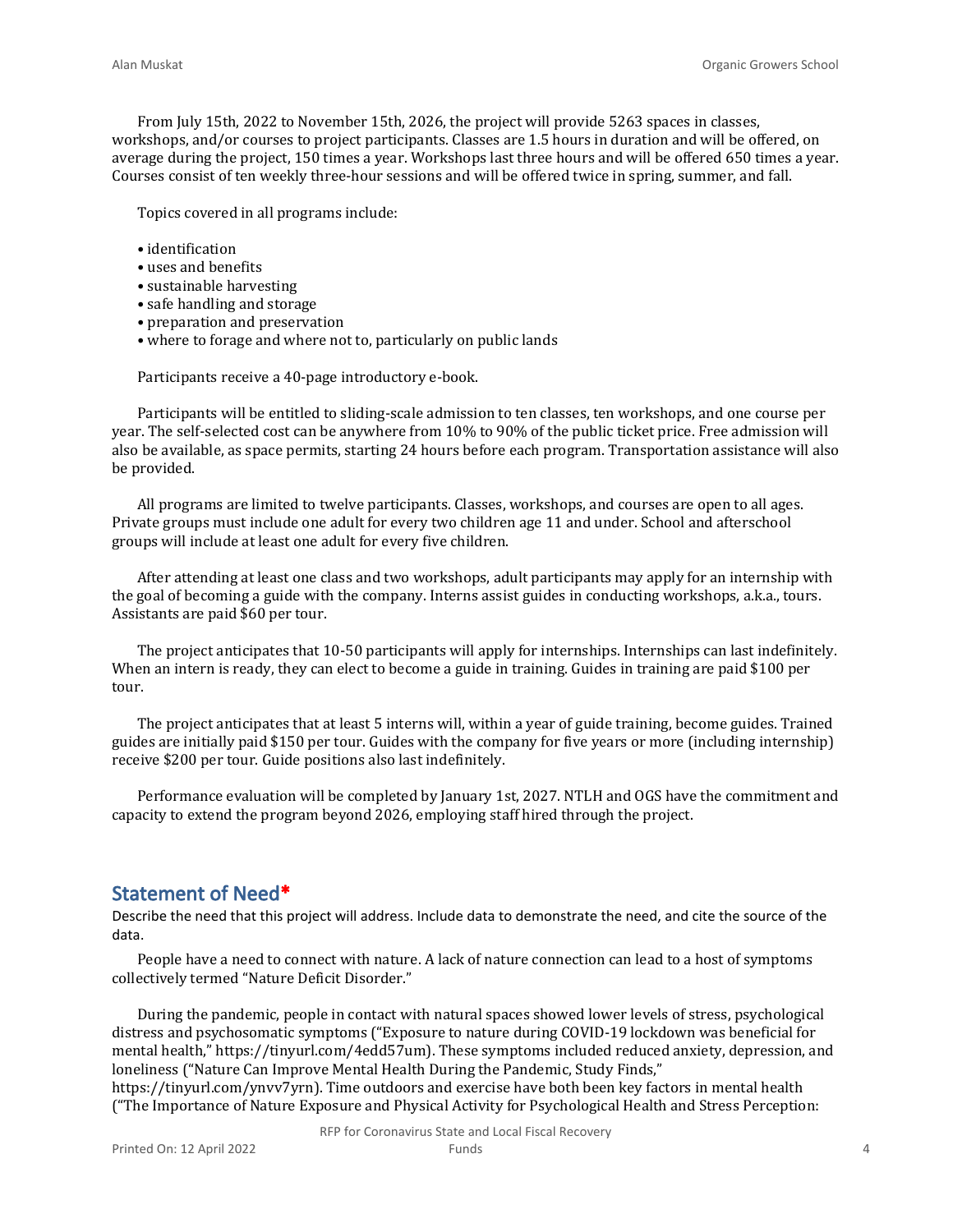Evidence From the First Lockdown During the Coronavirus Pandemic 2020 in France and Germany," (https://tinyurl.com/3wn6939e).

Foraging is a way to "not just to be in nature, but to genuinely connect with it" (https://tinyurl.com/93kb9u9r). Like the author of Family Foraging says, "you can't get much more connected to the land than eating from it" (https://tinyurl.com/5f4jtf3t).

Contrary to popular belief, foraging can be safe, beneficial to the environment, convenient, and easy. It can literally be a walk in the park, for there is more wild food in the city than in the country. Consequently, foraging can help combat hunger, malnutrition, obesity, and more. Commercial foraging can even combat poverty. Above all, foraging heals the spirit. Even if you put nothing in your basket, you are still fed.

#### **Link to COVID-19\***

Identify a health or economic harm resulting from or exacerbated by the public health emergency, describe the nature and extent of that harm, and explain how the use of this funding would address such harm.

"The mental-health crisis of the pandemic is real. A staggering 4 in 10 adults have reported symptoms of anxiety and depression, a quadrupling of the pre-pandemic rate. More than 1 in 4 mothers report that the pandemic has had a major impact on their mental health. 24% of parents have reported being diagnosed with a mental-health disorder… Visits to primary care for anxiety and depression have increased 13% among kids. The full array of suffering has yet to completely present itself…" (https://tinyurl.com/c7swwvc2).

The pandemic has taxed our ability to maintain good habits, particularly around movement and diet. "Even when people really mean to exercise and eat healthy foods, burnout—a state of low energy and low motivation—is a common barrier to realizing those good intentions" (op cit).

Most of us resist exercise for good reason: it's unnatural (https://tinyurl.com/yt7rsw4z). Feeding ourselves from nature is what we evolved to do (https://tinyurl.com/ymfvs6ja). We are built to forage.

Foraging is like an Easter egg hunt, geocaching, or Pokemon Go — except with berries. It's fun and it's free. The miracle of foraging for parents is that children with no interest in greens, mushrooms, and other healthy foods suddenly become VERY interested when they find and harvest them themselves.

Foraging provides an "excuse" to take time out  $-$  outside, that is. It gives families a way to spend time together, enjoying fresh air, sunshine, exercise, and free wholesome food. And foraging provides something more valuable than physical nourishment. For one, it's an exercise in mindfulness. Many people won't go to a meditation class, but they will go for a walk in nature, especially on a scavenger hunt. What better way to "take in the landscape?"

In this time of insecurity, foraging can help us to feel safe and provided for, surrounded by a benevolent, supportive world. What could be more reassuring?

#### **Population Served\***

Define the population to be served by this project, including volume and demographic characteristics of those served.

The project will serve roughly 5,000 county residents. Outreach will focus on BIPOC families with children. We will also accept BIPOC adults and, as space permits, members of other historically underserved communities as defined by White House executive orders (https://tinyurl.com/93dzvv78, https://tinyurl.com/3xf67rc8). School and afterschool programs in QCTs will also be invited to participate.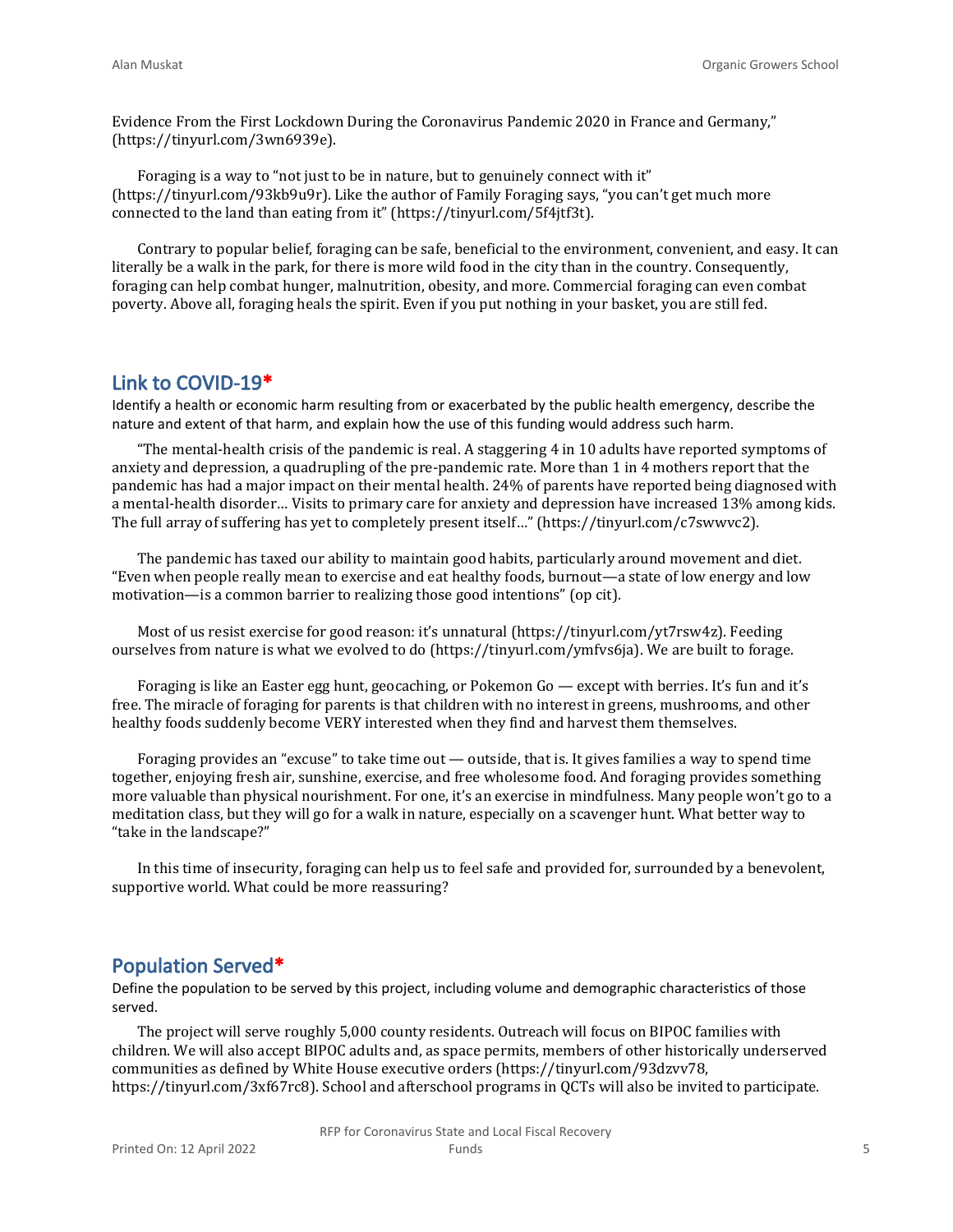In promoting the project, NTLH will also promote OGS's BIPOC offerings and opportunities.

NTLH's CEO is Latinx. If needed, programs in Spanish will be conducted.

#### **Results\***

Describe the proposed impact of the project. List at least 3 performance measures that will be tracked and reported. If possible, include baselines and goals for each performance measure.

The project has three easily measurable goals: (1) to fill at least 5,000 spaces in our programs with local underserved populations, (2) to fill ten year-long internship positions each year for five years, and (3) to hire five guides from among these interns.

A good example of the mental health impact of a foraging education program is provided by Finland. Their official tourism website opens with, "Finland has been chosen as the happiest nation in the world for three years in a row. Being happy has a lot to do with our daily habits: a short walk in the forest, going ice swimming or tasting something fresh from nature. All of these things add a sense of calm and happiness to everyday life – something we all need right now!" (https://rentafinn.com/en/).

Finland's nature-based happiness is no accident. In 1969, the country launched a fifteen-year campaign to teach foraging. By 1983, 50,000 citizens had been trained. Today, roughly half the population forages regularly — without harming the forest. Many sell their harvest locally and as far away as Italy (https://tinyurl.com/y5hz2zv8).

Buncombe County is uniquely positioned to outdo Finland. We sit in the center of the most biodiverse temperate forest in the Western Hemisphere, possibly in the world (https://tinyurl.com/3r4k2vkx). Our area is home to over 500 common wild edibles (https://tinyurl.com/mv7teerj), many not available anywhere else. Asheville could be the center of sustainable green industry, the foraging capital of the country, with mental health statistics to match.

We are all entitled to experience the peace that nature provides. It is our birthright. Foraging uncovers the real Garden of Eden, and it has been here all along.

#### **Evaluation\***

Describe the data collection, analysis, and quality assurance measures you will use to assure ongoing, effective tracking of contract requirements and outcomes.

Participant attendance is recorded via our online registration system. The total number of intern and guide positions filled through the project will also be recorded.

Quality assurance consists of participant evaluation forms filled out at the close of each program. These are transcribed and reviewed quarterly. Participants also post reviews. NTLH's programs serve 87% tourists, and for ten years, NTLH has been the #1 foraging tour company on TripAdvisor in the country.

#### **Equity Impact\***

How will this effort help build toward a just, equitable, and sustainable COVID-19 recovery? How are the root causes and/or disproportionate impacts of inequities addressed?

In recovering our mental health, nature connection is key. But not everyone has had equal access to nature.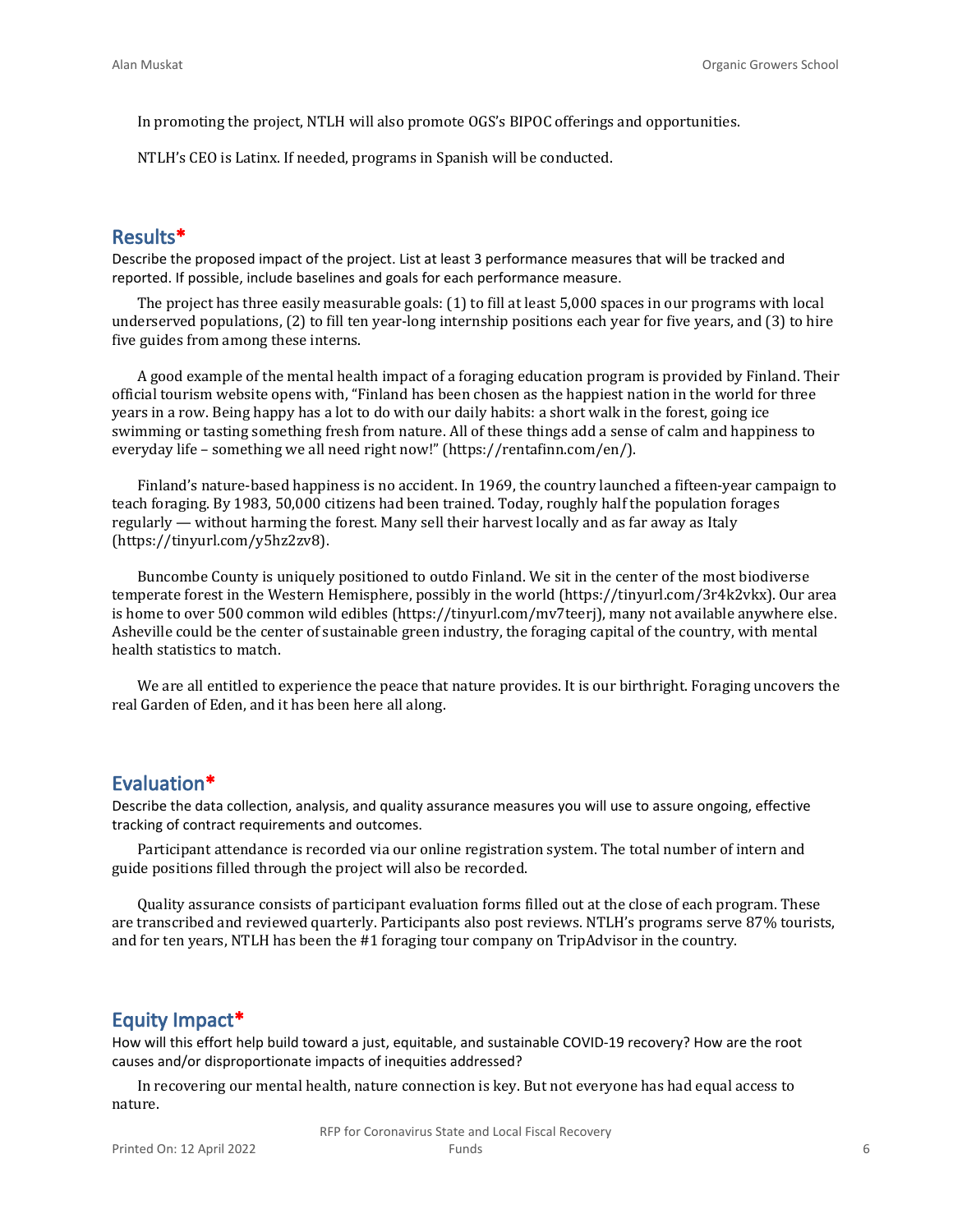Since the pandemic, there has been an explosion in visitation to national parks (https://tinyurl.com/2rjpax3w). Interest in foraging is up 25-500% (https://tinyurl.com/bpvwxary, https://tinyurl.com/amuujd3k, https://tinyurl.com/7uuukn3c). NTLH's enrollment is up 48%.

BIPOC, however, particularly Blacks, face a number of barriers to outdoor recreation, particularly foraging (https://tinyurl.com/5w953ty5). One is fear of the woods. Fortunately, foraging need not involve camping or even hiking. Classes, held in central Asheville, will show the abundance available right in town.

There is also a lack of role models. Eden for All is designed to change that by offering lucrative employment. In the project period, NTLH will conduct 3,065 tours. The total income for assistants will be \$183,900. Interns that start guide training in 2025 will, by the end of their third year guiding, have earned on average \$52,441. Five guides, our project target, will have earned \$262,205. If the number of guides is more or less than five, their total income remains the same. The same goes for assistants, regardless of how the work is divided among them.

From mid-March to mid-October, each guide leads 2-3 tours a week; each intern assists 1-2 tours. In the winter, there are only a handful of tours. But these are less than half-time positions, allowing for a second job that pays more steadily through the year.

While only a fraction of participants will go on to join NTLH staff, there is also the educational value for all involved. With guides earning a total of \$262,205 in their first three years, \$183,900 going to assistants, \$35,000 spent on guide training, and \$350,000 in instruction, the total project value \*starts\* at \$831,105. Guides and interns will hopefully stay with the company long after 2026. And NTLH intends to continue the program in order to hire more.

#### **Project Partners\***

Identify any subcontractors you intend to use for the proposed scope of work. For each subcontractor listed, indicate:

1.) What products and/or services are to be supplied by that subcontractor and;

2.) What percentage of the overall scope of work that subcontractor will perform.

Also, list non-funded key partners critical to project.

The sole subcontractor will be NTLH, providing 100% of the work involved, including promotion/recruitment, program delivery, and evaluation.

NTLH has been working to hire BIPOC staff since September of 2020. Bountiful Cities Project, NTLH's fiscal agent from 2013 to 2019, is providing Dr. George Washington Carver Edible Park (at Stephens-Lee Recreation Center) as a location for classes. Christmount is providing their 600 acres (400 in conservation) for workshops. The NC Center for Health & Wellness and UNCA's Food Equity Initiative, NTLH partners since 2018, are providing The Kellogg Center, and Riverlink is providing an 11-acre parcel at the Wilma Dykeman House. We are also permitted to use the Buncombe County Collier Cove Nature Preserve, and Southern Appalachian Highlands Conservancy is helping to identify additional teaching sites.

SeekHealing (aid for mental health/addiction), a NTLH partner since 2018, is applying separately for a van, in part to transport participants to project programs. Hood Huggers International has also offered to provide transportation.

Bounty and Soul, NTLH partner since Spring of 2020, will advertise the program. Patchwork Alliance also agreed to help promote the project. Other promotional partners include Pathways to Parks, Outdoor Afro, Beloved Asheville, and Asheville Poverty Initiative. Explore Asheville is assisting with outreach to other potential partners.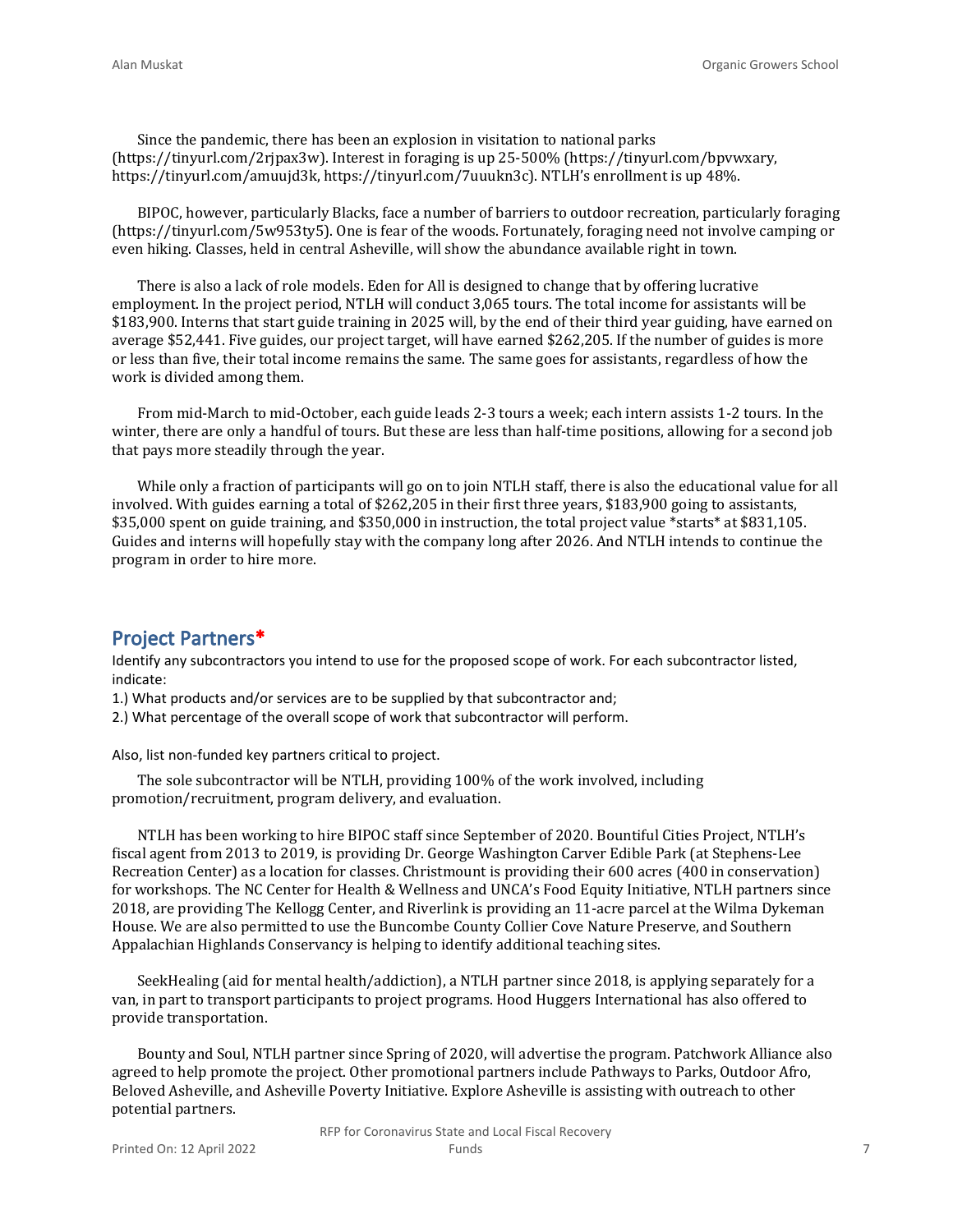We will be consulting with similar existing programs across the country, including Community Nature Connection and Latino Outdoors (https://tinyurl.com/3dv4tz54).

### **Capacity\***

Describe the background, experience, and capabilities of your organization or department as it relates to capacity for delivering the proposed project and managing federal funds.

For 27 years, OGS has conducted classes and other programs for organic farmers and home growers. OGS presents the largest annual sustainable agriculture conference in the Southeast and maintains a strong commitment to social justice and inclusion (see e.g. https://tinyurl.com/p6ffk8ak or https://tinyurl.com/2zu4268s). For more information, see our 2019 Impact Report (https://tinyurl.com/jtas56j3).

No Taste Like Home (NTLH) is a 26-year-old foraging tour company. With over 500 programs a year, NTLH is the largest wild food education organization in the world (https://notastelikehome.org/).

Since its inception, with the exception of pandemic assistance, NTLH has been completely self-funded by its own programs. This project will represent less than 15% of the company's volume in the project period.

NTLH's instructors have been with the company, on average, for at least four years. Each is personally trained by NTLH's founding CEO, Alan Muskat, using his 250-page training manual.

For 15 years, Muskat gathered over 500 pounds of wild mushrooms a year, supplying over 100 restaurants and hotels, including The Biltmore Estate and The Grove Park Inn. One of the leading proponents of foraging in the country, he has appeared in over 300 publications.

In 2016, Muskat served on the North Carolina regulatory committee that established the first standards for commercial wild mushroom sales in the state. He is currently completing a 700-page guide to foraging with a focus on mushroom hunting. For more info, visit http://www.alanmuskat.com/.

#### **Budget\***

Provide a detailed project budget including all proposed project revenues and expenditures, including explanations and methodology. For all revenue sources, list the funder and denote whether funds are confirmed or pending. For project expenses, denote all capital vs. operating costs, and reflect which specific expenses are proposed to be funded with one-time Buncombe County Recovery Funds.

Download a copy of the budget form [HERE](https://buncombecounty.org/common/community-investment/grants/early-childhood-education/Recovery-Funds-budget-template.xlsx). Complete the form, and upload it using the button below.

OGS Recovery-Funds-budget2.xlsx

#### **Special Considerations\***

Provide any other information that might assist the County in its selection.

This project falls under several additional funding categories: Business Support/Economic Development, Workforce, and K-12 Education.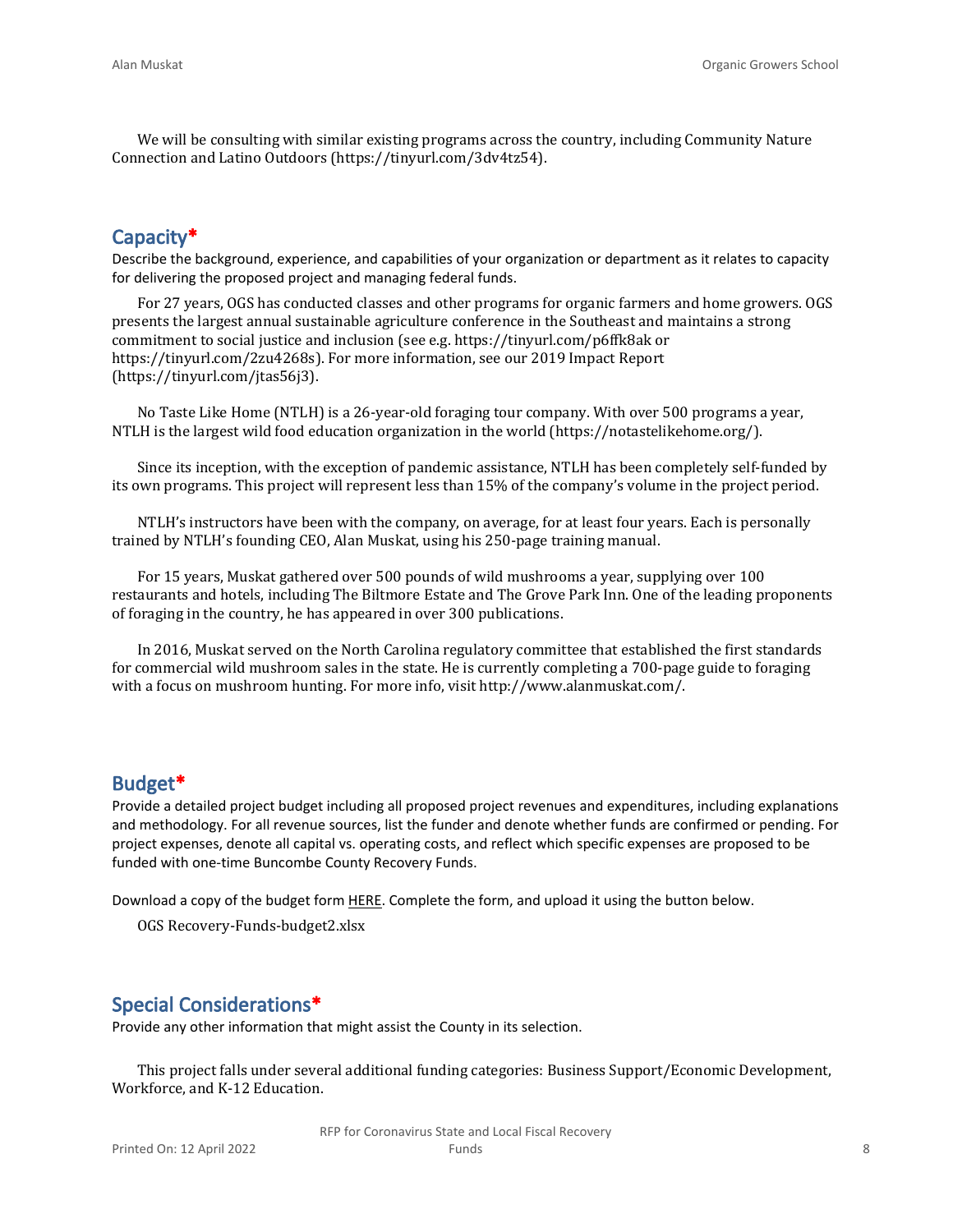NTLH's public programs are all by donation (see last question at https://notastelikehome.org/faq/). This project would allow NTLH to greatly expand this offering. We are open to partial funding and our delivery dates are flexible.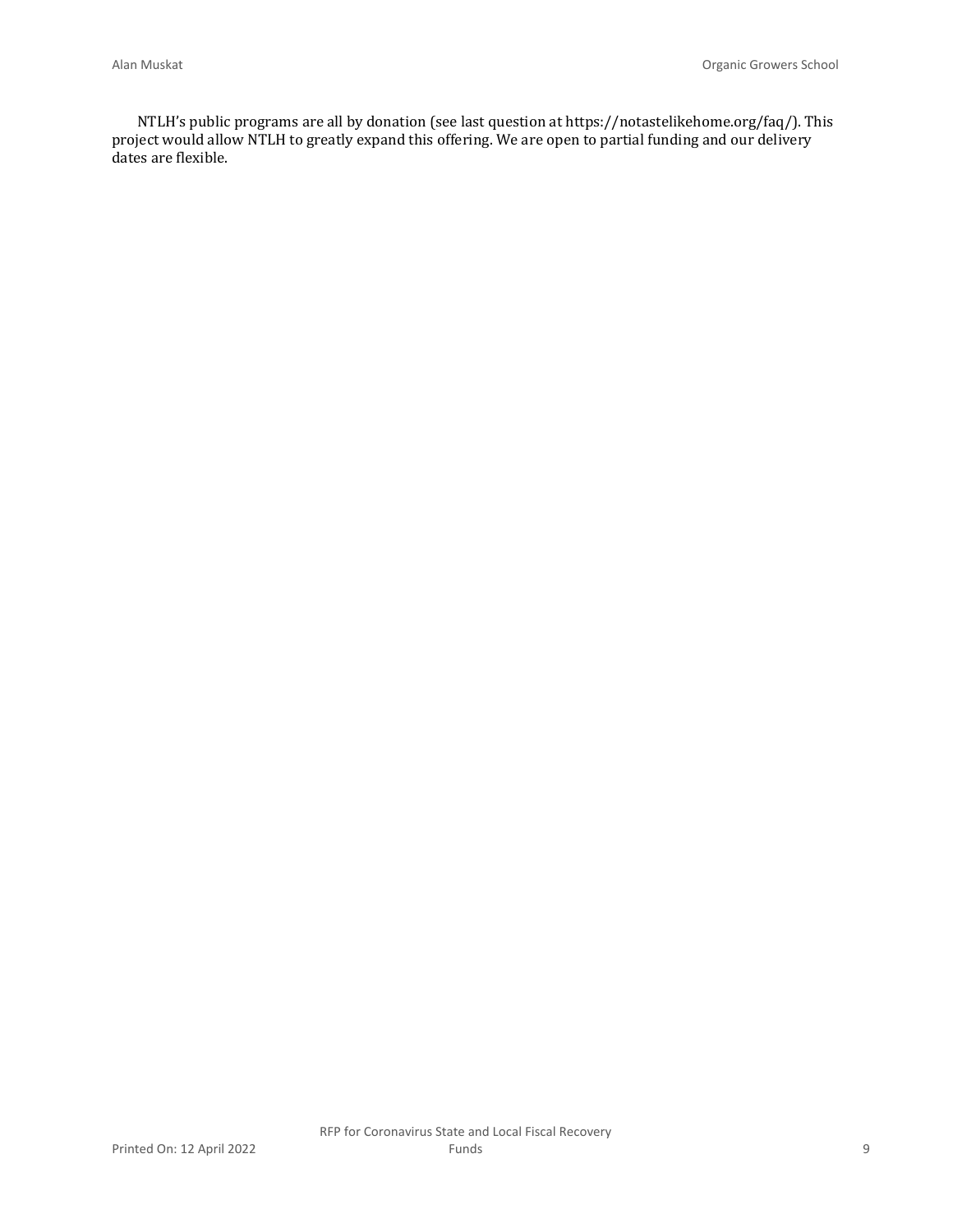# File Attachment Summary

### *Applicant File Uploads*

- irs tax exempt letter-OGS.pdf
- OGS Recovery-Funds-budget2.xlsx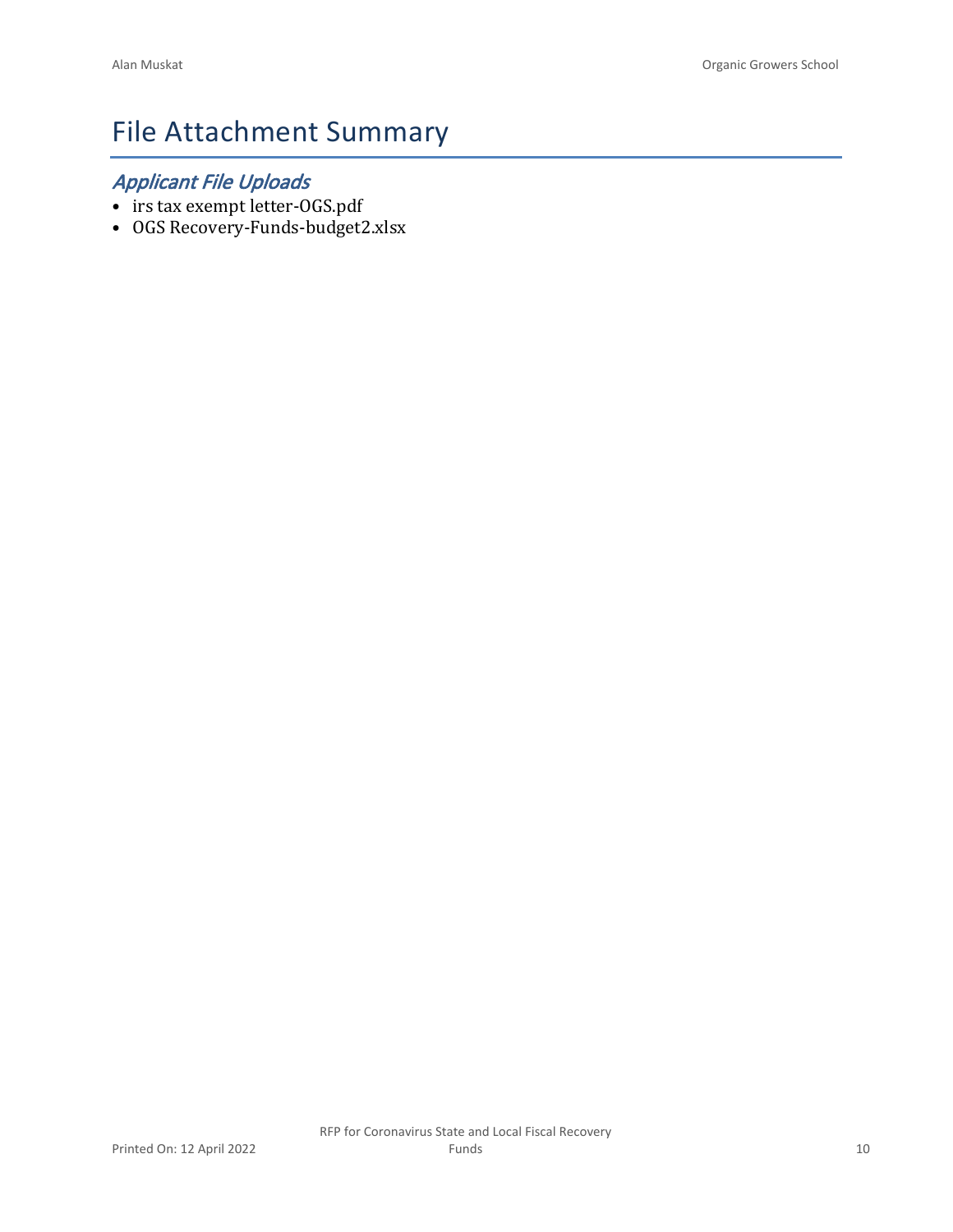INTERNAL REVENUE SERVICE

#### DEPARTMENT OF THE TREASURY

P. O. BOX 2508 CINCINNATI, OH 45201

#### Date: AUG 0 2 2006

ORGANIC GROWERS SCHOOL INC C/O KAREN VIZZINA 926 WELCH RD FRANKLIN, NC 28734-0810

Employer Identification Number:  $75 - 3166329$  $_{\rm DLN}$  : 17053170046026 Contact Person: ID# 31208 WINNIE W LEE Contact Telephone Number:  $(877)$  829-5500 Accounting Period Ending:<br>December 31 Public Charity Status:  $509(a)$  (2) Form 990 Required: Yes Effective Date of Exemption:

March 8, 2005 . Contribution Deductibility: Yes

Advance Ruling Ending Date: December 31, 2009

#### Dear Applicant:

We are pleased to inform you that upon review of your application for tax exempt status we have determined that you are exempt from Federal income tax under section 501(c)(3) of the Internal Revenue Code. Contributions to you are deductible under section 170 of the Code. You are also qualified to receive contract the bequests, devises, transfers or gifts under section 2055, 2106<br>or 2522 of the Code. Because this letter could help resolve any questions regarding your exempt status, you should keep it in your permanent records.

Organizations exempt under section 501(c)(3) of the Code are further classified as either public charities or private foundations. During your advance ruling as transmitted as a public charity. Your advance ruling period<br>period, you will be treated as a public charity. Your advance ruling period<br>begins with the effective date of your exemption and ends with advance ruling ending date shown in the heading of the letter.

Shortly before the end of your advance ruling period, we will send you Form 8734, Support Schedule for Advance Ruling Period. You will have 90 days after the end of your advance ruling period to return the completed form. We will then notify you, in writing, about your public charity status.

Please see enclosed Information for Exempt Organizations Under Section  $501(c)$  (3) for some helpful information about your responsibilities as an exempt organization.

Letter 1045 (DO/CG)